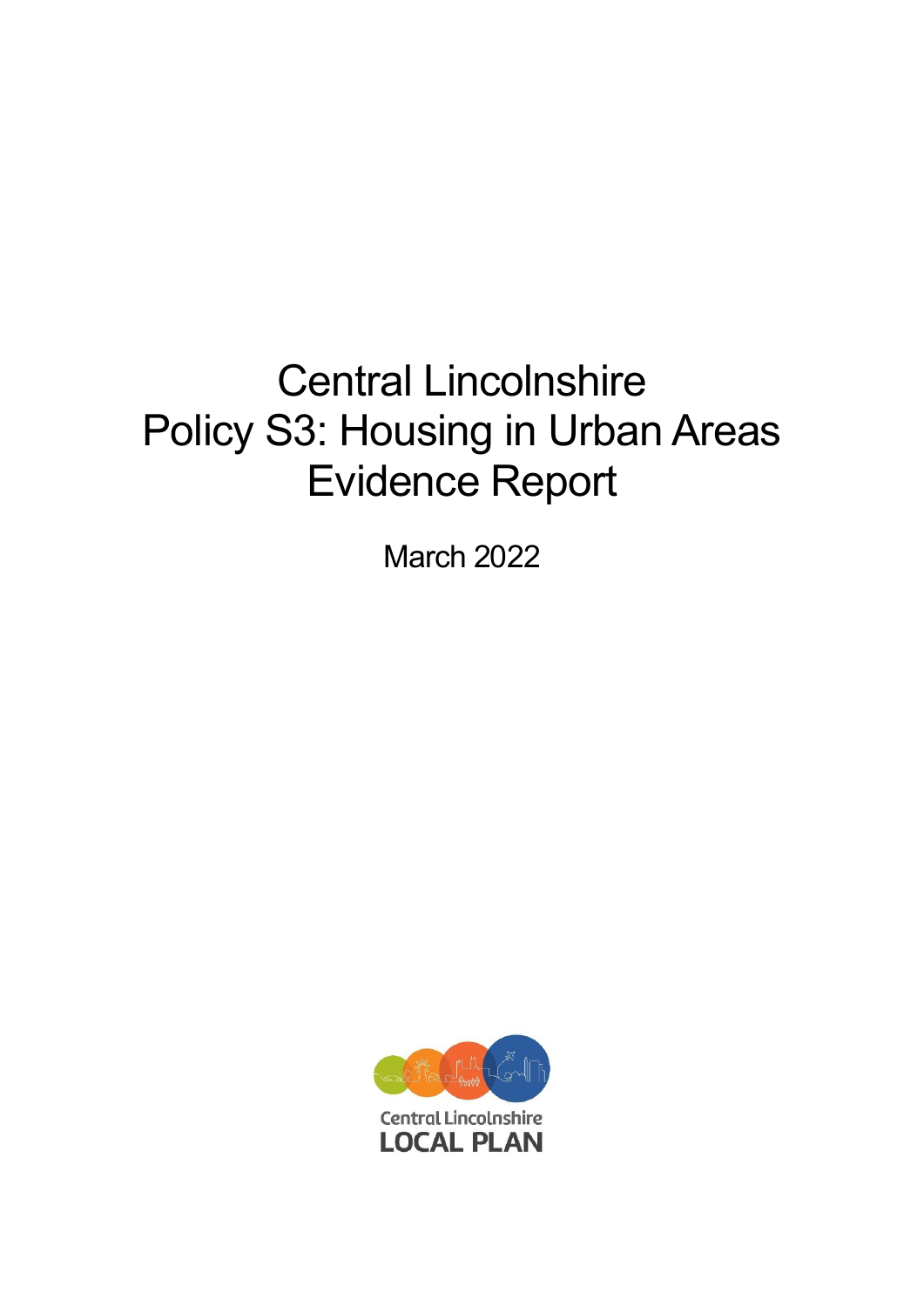# **Contents**

| 1.               |  |
|------------------|--|
| 2.               |  |
|                  |  |
|                  |  |
| 3.               |  |
| $\overline{4}$ . |  |
| 5 <sub>1</sub>   |  |
| 6.               |  |
| 7 <sub>1</sub>   |  |
| 8.               |  |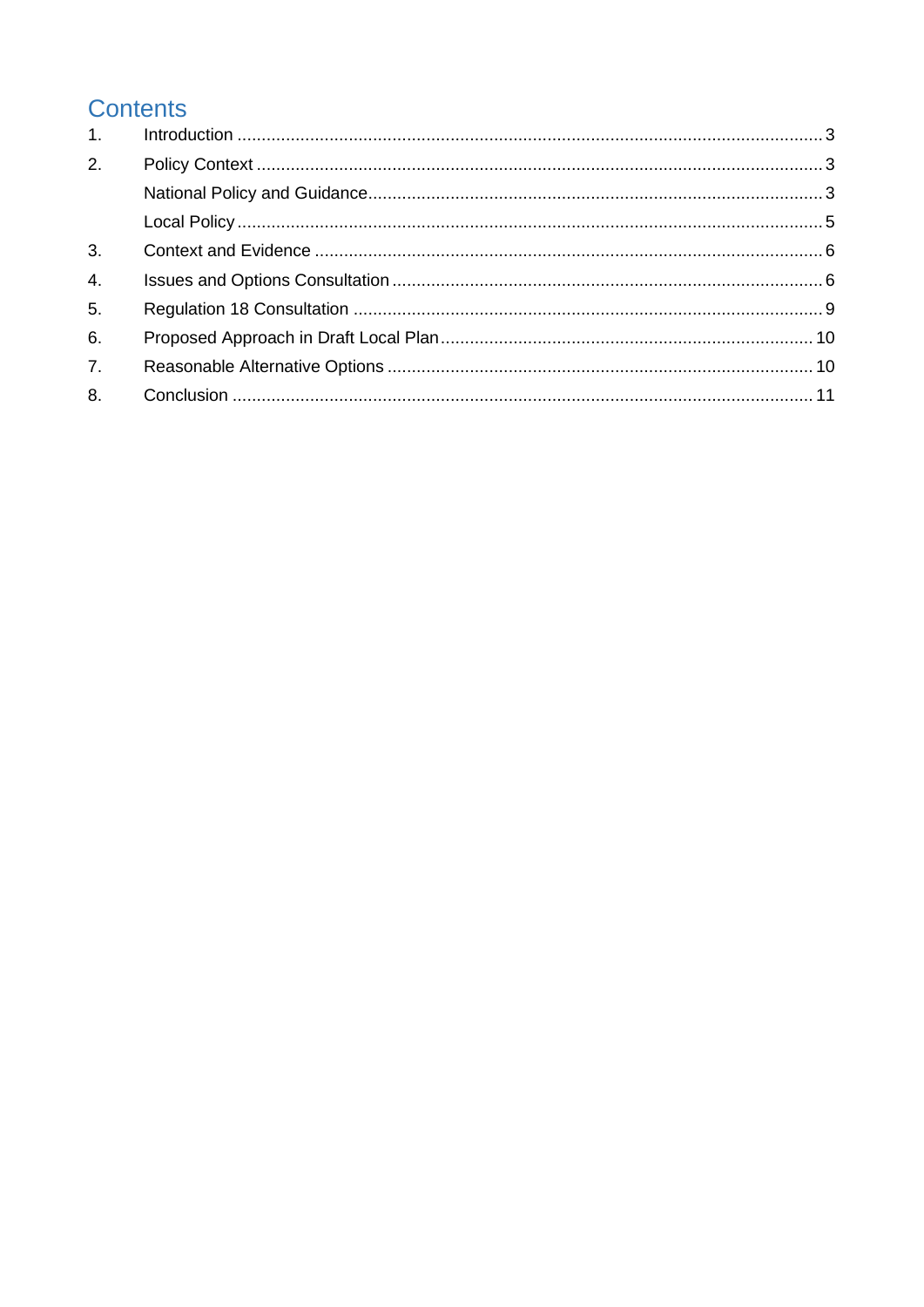## <span id="page-2-0"></span>1. Introduction

- 1.1. The Central Lincolnshire Local Plan is being updated since the first Local Plan for Central Lincolnshire, an area covering the districts of City of Lincoln, North Kesteven and West Lindsey, was adopted in April 2017.
- 1.2. This Evidence Report (which is one of a collection) provides background information and justification for Policy S3 Housing in Urban Areas, which relates to Central Lincolnshire's strategy for housing. The strategy for housing is one of urban focus in order to concentrate housing in locations where more services, infrastructure and jobs are available, minimising the need to travel and allowing investment to be focused to achieve maximum benefits. In order to create certainty for allocated sites this policy aims to address those sites that may come forward during the plan period which are not allocated or identified as an area of change. The policy sets out the position of when proposals will be supported in urban areas.

## <span id="page-2-1"></span>2. Policy Context

## National Policy and Guidance

<span id="page-2-2"></span>2.1. The National Planning Policy Framework (NPPF) Chapter 2 explains, *"Achieving Sustainable Development means that the planning system has three overarching objectives, which are interdependent and need to be pursued in mutually supportive ways (so that opportunities can be taken to secure net gains across each of the different objectives):* 

> *a) an economic objective – to help build a strong, responsive and competitive economy, by ensuring that sufficient land of the right types is available in the right places and at the right time to support growth, innovation and improved productivity; and by identifying and coordinating the provision of infrastructure;*

*b) a social objective – to support strong, vibrant and healthy communities, by ensuring that a sufficient number and range of homes can be provided to meet the needs of present and future generations; and by fostering well-designed, beautiful and safe places, with accessible services and open spaces that reflect current and future needs and support communities' health, social and cultural well-being; and* 

*c) an environmental objective – to protect and enhance our natural, built and historic environment; including making effective use of land, improving biodiversity, using natural resources prudently, minimising waste and pollution, and mitigating and adapting to climate change, including moving to a low carbon economy."*

2.2. Paragraph 16. In Chapter 3, Plan Making sets out that plans should:

*a) be prepared with the objective of contributing to the achievement of sustainable development<sup>11</sup>;* 

*b) be prepared positively, in a way that is aspirational but deliverable; c) be shaped by early, proportionate and effective engagement between planmakers and communities, local organisations, businesses, infrastructure providers and operators and statutory consultees;* 

<sup>11</sup> *This is a legal requirement of local planning authorities exercising their plan-making functions (section 39(2) of the Planning and Compulsory Purchase Act 2004).*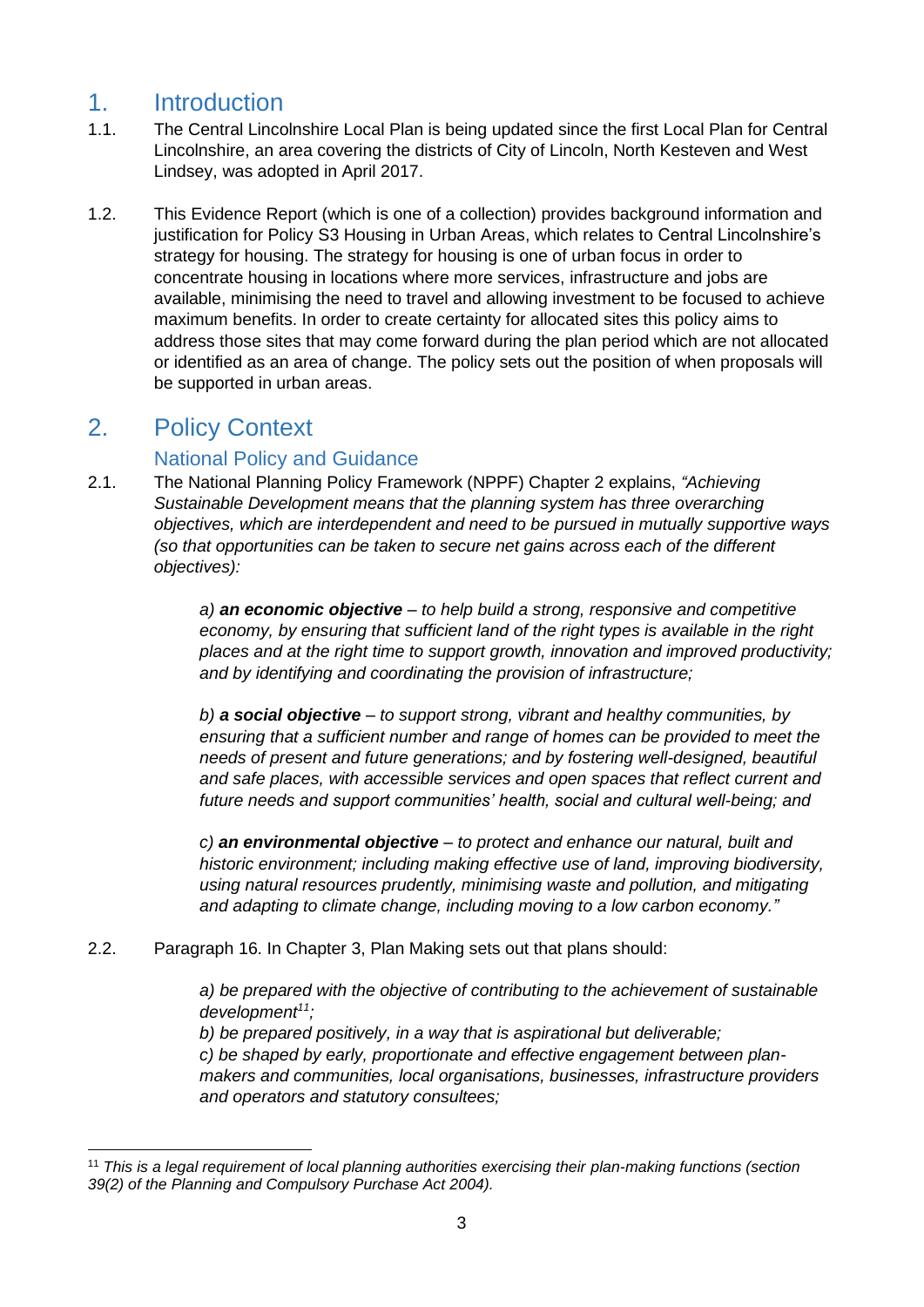*d) contain policies that are clearly written and unambiguous, so it is evident how a decision maker should react to development proposals; e) be accessible through the use of digital tools to assist public involvement and policy presentation; and f) serve a clear purpose, avoiding unnecessary duplication of policies that apply to a particular area (including policies in this Framework, where relevant)."*

2.3. Paragraph 20 explains the need for strategic policies, such as this, to set out the overall strategy. *"Strategic policies should set out an overall strategy for the pattern, scale and design quality of places, and make sufficient provision<sup>13</sup>for:* 

> *a) housing (including affordable housing), employment, retail, leisure and other commercial development;*

*b) infrastructure for transport, telecommunications, security, waste management, water supply, wastewater, flood risk and coastal change management, and the provision of minerals and energy (including heat);* 

*c) community facilities (such as health, education and cultural infrastructure); and d) conservation and enhancement of the natural, built and historic environment, including landscapes and green infrastructure, and planning measures to address climate change mitigation and adaptation."*

- 2.4. Policy S3 (Housing in Urban Areas) sets out the approach that this plan is one of urban focus in order concentrate housing in locations where more services, infrastructure and jobs are available, minimise the need to travel and allowing investment to be focuses to achieve maximum benefits.
- 2.5. Paragraph 68 of the NPPF states:

"*Strategic policy-making authorities should have a clear understanding of the land available in their area through the preparation of a strategic housing land availability assessment. From this, planning policies should identify a sufficient supply and mix of sites, taking into account their availability, suitability and likely economic viability. Planning policies should identify a supply of:* 

- *a) specific, deliverable sites for years one to five of the plan period<sup>34</sup>; and*
- *b) specific, developable sites or broad locations for growth, for years 6-10 and, where possible, for years 11-15 of the plan."*
- 2.6. The plan seeks to adopt site allocations using an urban focus for housing in order to meet the strategic housing needs for Central Lincolnshire. This policy sets out the principles of development for housing in urban areas that is not specifically identified as a site allocation.
- 2.7. Planning Practice Guidance (PPG) was introduced in 2014 and it sets out live guidance on how to implement the policies of the NPPF.
- 2.8. Policy S3 sets out that proposals for First Homes exception sites will be supported in principle where they accord with any adopted local design policies. The PPG explains some key questions relating to exception tests which are set out below:

## *Exception sites*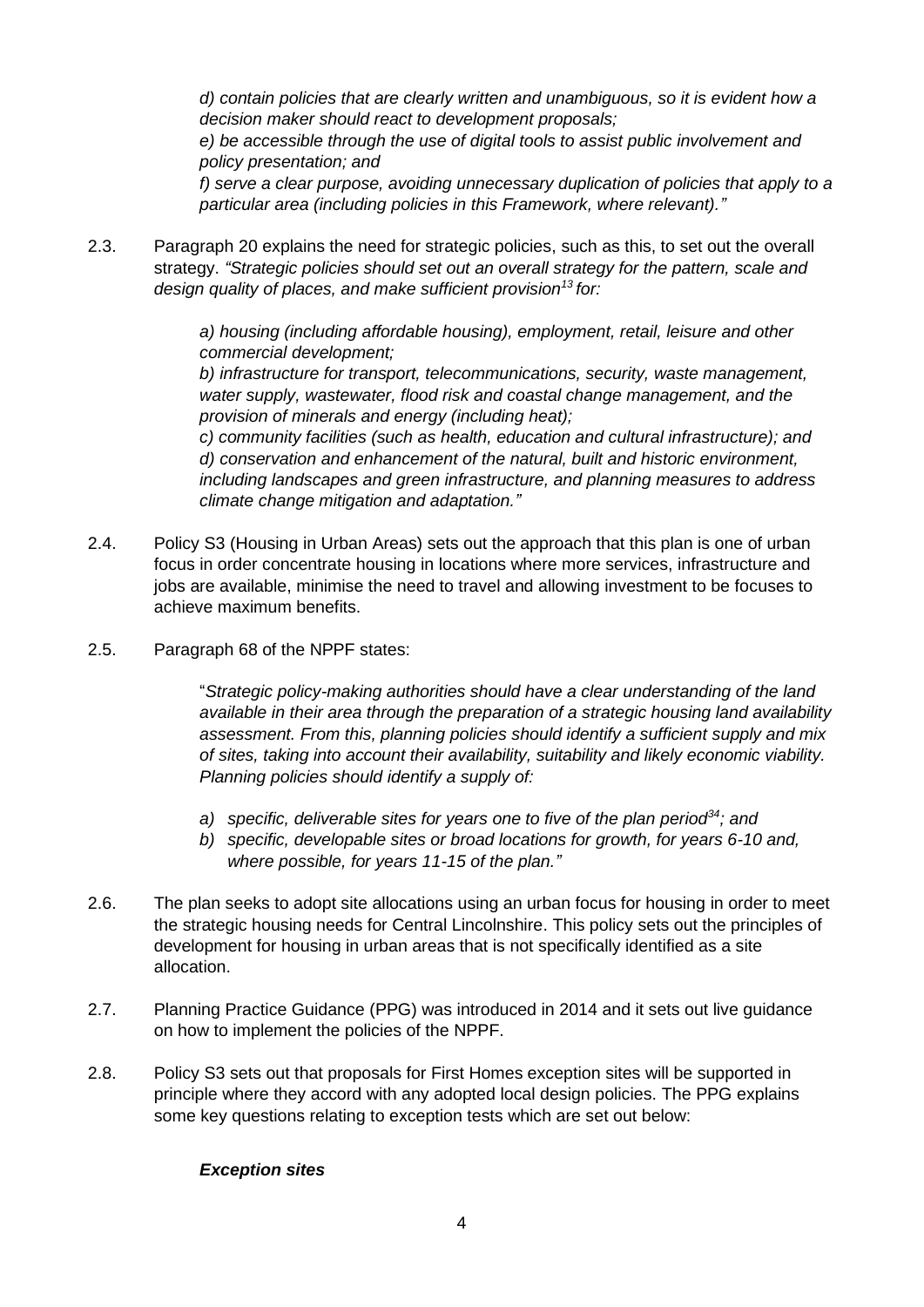#### *First Homes exception sites*

#### *What is a First Homes exception site?*

*A First Homes exception site is an exception site (that is, a housing development that comes forward outside of local or neighbourhood plan allocations to deliver affordable housing) that delivers primarily First Homes as set out in the First Homes Written Ministerial Statement.<sup>1</sup>*

#### *Where can First Home exception sites come forward?*

*First Homes exception sites can come forward on unallocated land outside of a development plan. They cannot come forward in areas designated as Green Belt, within the Broads Authority, or in designated rural areas as defined in Annex 2 of the National Planning Policy Framework. In these areas rural exception sites are the sole permissible type of exception site.<sup>2</sup>*

#### *What evidence can be used to in demonstrating that a proposed First Homes exception site is proportionate in size to the existing settlement?*

*For decision making, what constitutes a proportionate development will vary depending on local circumstances. As part of their process for preparing planning applications, applicants should consider engaging a relevant built environment professional to provide advice on the scale of their proposal and also consider proactively engaging with local authorities where possible to discuss their proposals.*

*For plan making, local authorities and neighbourhood planning qualifying bodies are encouraged to set policies which specify their approach to determining the proportionality of First Homes exception site proposals, and the sorts of evidence that they might need in order to properly assess this.<sup>3</sup>*

#### *Can First Homes exception sites deliver market housing?*

*First Homes exception sites can deliver a small proportion of market housing, provided that it can be demonstrated that this is necessary in order to ensure the overall viability of the site. Local authorities and neighbourhood planning groups can set policies that specify in further detail the proportions of market housing would be considered acceptable, and under what circumstances.<sup>4</sup>*

## Local Policy

- <span id="page-4-0"></span>2.9. Within the current Local Plan, adopted 2017, the main policy of relevance to Policy S3 is Policy LP2: The Spatial Strategy and Settlement Hierarchy, which sets out Central Lincolnshire's approach to housing growth with an emphasis on homes within urban areas in order to deliver sustainable growth. The approach helps to make the most of the existing services and facilities to where it most needed. It also allows for infrastructure improvements where they will have the greatest effect for communities within Central Lincolnshire.
- 2.10. Policy LP3: Level and Distribution of Growth in the adopted Local Plan sets out the overall growth strategy for Central Lincolnshire. The growth is focus on urban areas with Lincoln

<sup>1</sup> PPG Paragraph: 024 Reference ID: 70-024-20210524

<sup>2</sup> PPG Paragraph: 025 Reference ID: 70-025-20210524

<sup>3</sup> PPG Paragraph: 026 Reference ID: 70-026-20210524

<sup>4</sup> PPG Paragraph: 027 Reference ID: 70-027-20210524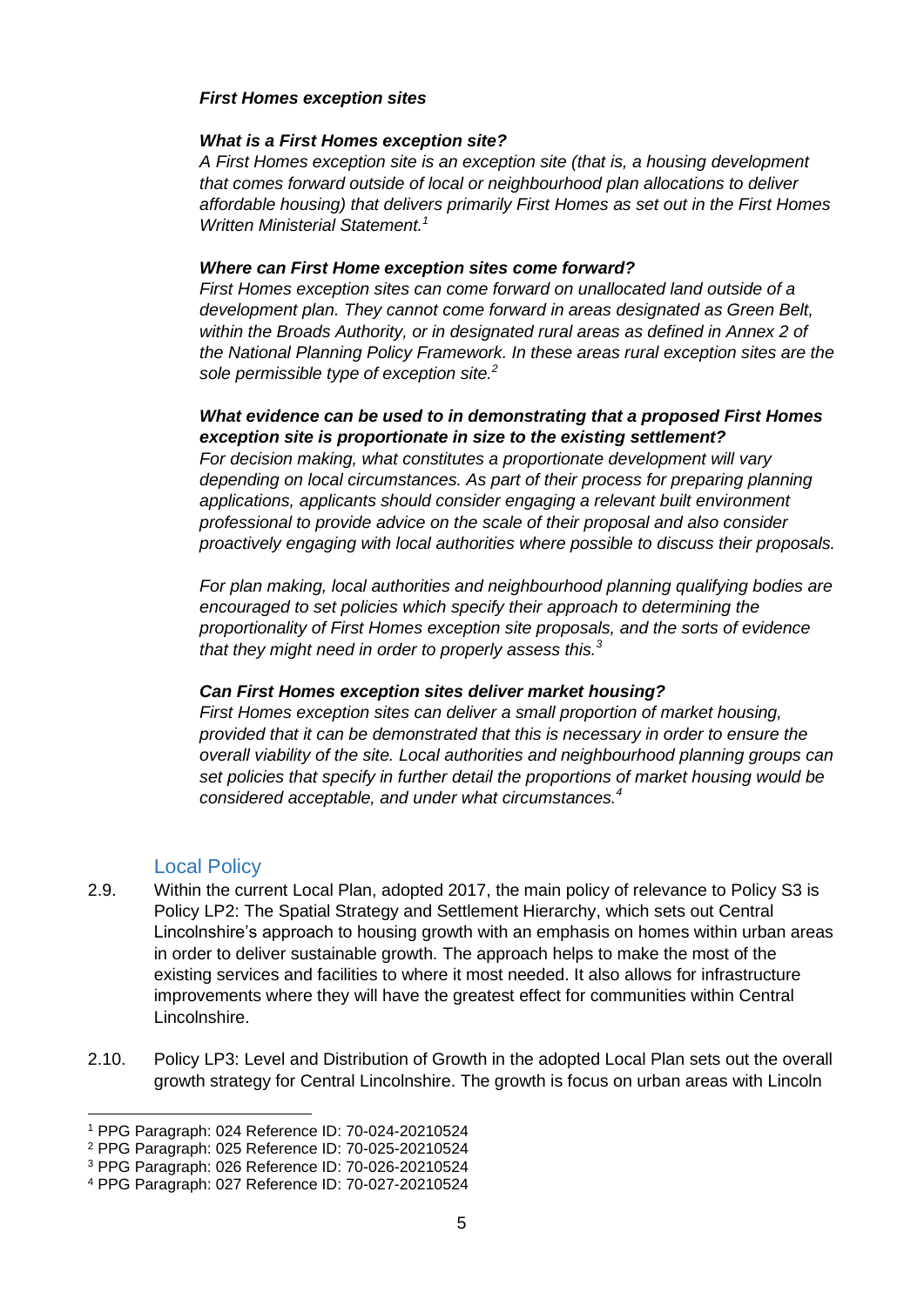Strategy Area equating to around 64% of total of new homes and employment, with Gainsborough and Sleaford equating to around 12% of growth within Central Lincolnshire.

2.11. Beyond Policy LP3, Policies LP17 and LP26 provide additional policy requirements relating to design and character and there are also settlement-specific policies in Chapters 7-9 which guide development and provide protection in these urban settings.

## <span id="page-5-0"></span>3. Context and Evidence

- 3.1. Central Lincolnshire has a one city and four towns, making up the main urban areas. These locations, as well as some of the larger, more sustainable villages are the primary focus for development and allocations through this plan.
- 3.2. In the 2017 Local Plan allocations were made for sites of 25 dwellings or more in urban locations and this included at eight Sustainable Urban Extensions (SUEs). In the draft new Local Plan, allocations are proposed made for sites of 10 or more dwellings including in these urban locations and this also includes retention of the SUEs.
- 3.3. However, whilst sites allocated in this plan provide adequate housing supply for this plan, this policy caters for sites which are not allocated or specifically identified through an area of change where development would be considered appropriate. This is considered necessary not only for small sites that were not considered for allocation, but also for opportunities on larger sites which were not available at the time of selecting allocations in the Local Plan. It is not the intention of this plan to restrict wholly sustainable and suitable developments from coming forward in these urban locations when the opportunities arise.
- 3.4. Delivery on sites in these urban locations have made a healthy contribution to housing delivery over recent years, and they are projected to continue to do so as is set out in document HOU007: Housing Delivery Paper. This policy will help to ensure that there is an adequate framework against which to consider such applications.
- 3.5. Throughout this Local Plan, key definitions are referred to in the main glossary such as "developed footprint" and "appropriate locations" this language is defined to ensure consistent wording is used in the Local Plan policies and to avoid ambiguous definitions.

## <span id="page-5-1"></span>4. Issues and Options Consultation

4.1. The Issues and Options Consultation sought respondents' views on proposals relating the distribution of growth.

#### **PROPOSAL 7 – Distribution of Growth**

It is proposed that the Lincoln Strategy Area remains as the focus for growth in the plan. It is proposed that there remains significant growth at the main towns of Gainsborough and Sleaford but that this will be tested in light of evidence of deliverability. It is proposed that the "Elsewhere" category be broken down into areas within North Kesteven and West Lindsey and possibly consider other sub areas within to address housing sub-markets and/or sustainability considerations depending on the evidence gathered in relation to this. Growth will be distributed to satisfy this strategy but it is proposed that this will be sense-checked against market capacity and deliverability and may be adjusted accordingly.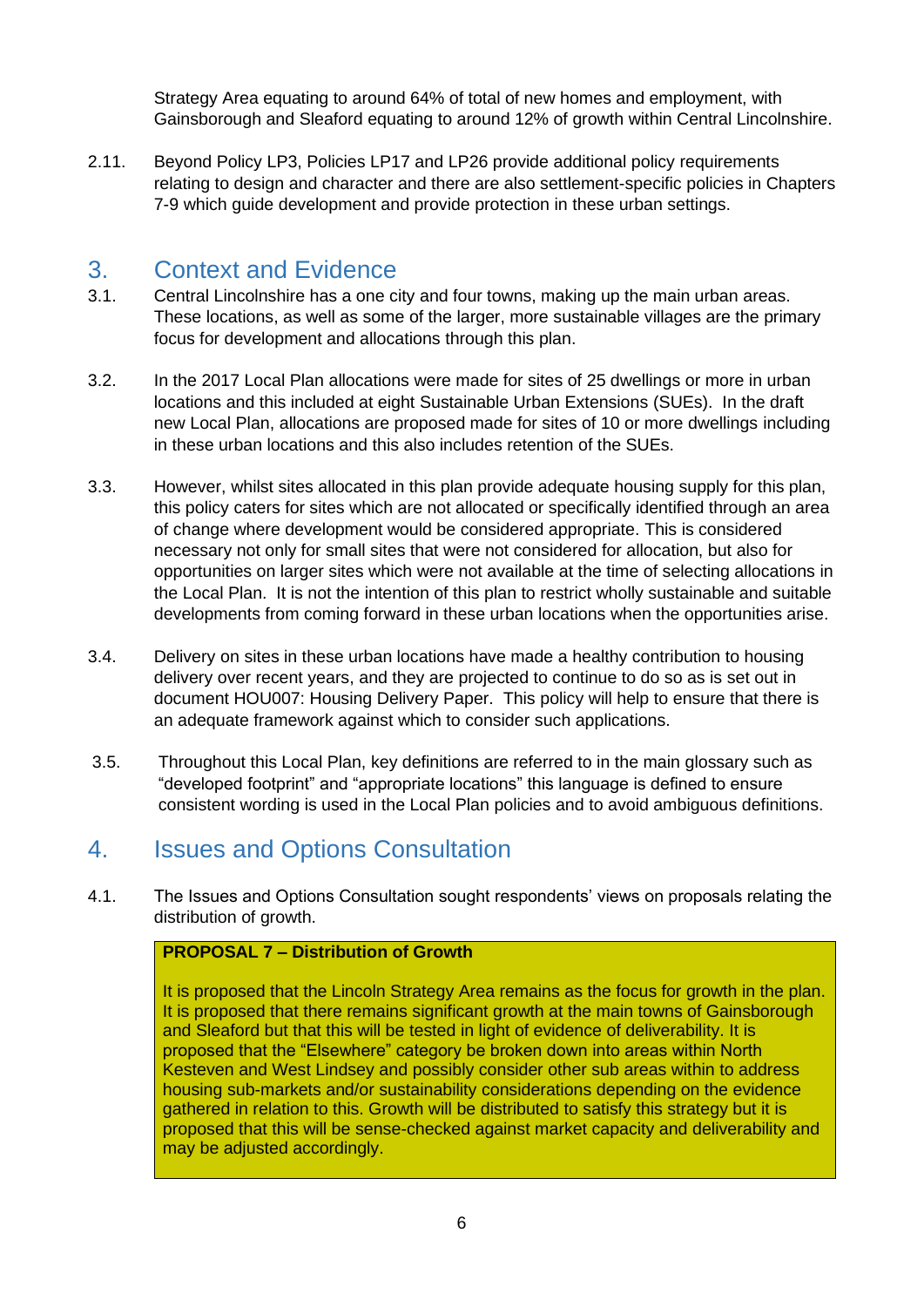4.2. There were four questions asked in relation to Proposal 7:

## Q7a – Lincoln Strategy Area

Do you agree that the Lincoln Strategy Area should remain as the focus for growth in Central Lincolnshire? If not, please provide details and any alternative proposals.

- 4.3. There was good support for retaining the Lincoln Strategy Area as the focus for growth with 83% of respondents supporting it. There were a number of comments received in response to the question and the key issues can be summarised as follows:
	- Most of the growth should be within a short commutable range of Lincoln (5 miles) reducing in scale proportionately as you move further away.
	- Making Lincoln the focus for growth will help to achieve regeneration aims and will boost its position regionally and nationally.
	- The city of Lincoln should be the focus by repurposing ex-commercial properties into apartments and focused in already built areas.
	- The Lincoln Strategy Area includes areas which are less accessible and excludes more accessible ones, it should be amended to give higher priority to villages on economic corridors.
	- There is a lot of capacity in neighbouring villages which should be included.
	- The strategy is too focused on Lincoln with other places marginalised and should have a fairer share, such as Gainsborough and Market Rasen.
	- Lincoln area should be spread out more to reduce impact on small villages nearby.
	- It should be 50% Lincoln, 10% Gainsborough, 20% Sleaford, 20% elsewhere.
	- Should be more of a share across Lincolnshire rather than the burden being placed on Central Lincolnshire.
	- There should be more growth in Sleaford and Gainsborough.
	- More growth should be allowed in medium and large villages to increase their vitality and sustainability.
	- More basic infrastructure needs should be taken into account when deciding where growth should be located.
	- There are a number of constraints limiting growth in and around Lincoln.
	- The implications for infrastructure, such as water and waste water facilities, will need to be carefully considered.
	- The boundary of the LSA seems to rely on travel to work by car this is not sustainable. Should be a greater focus on and improvements to public transport.
	- Lincoln is isolated when compared to other towns and cities in the region this could result in reducing demand.
	- The focus should be on Lincoln Urban Area, not the LSA as the LSA is not in the hierarchy.
	- Unclear why a proportion of growth is apportioned to the LSA. The strategy should apportion growth to settlements not areas.
	- Turning villages near to Lincoln into dormitories will destroy the character and sense of place of these communities.
	- This approach does not adequately support the need for growth in Gainsborough, Market Rasen and Caistor.
	- Without better roads and railways Central Lincolnshire will lag behind.
	- The proposal to reduce the threshold for allocations to 10 is supported and to reduce reliance on SUEs to enable a greater spread of development.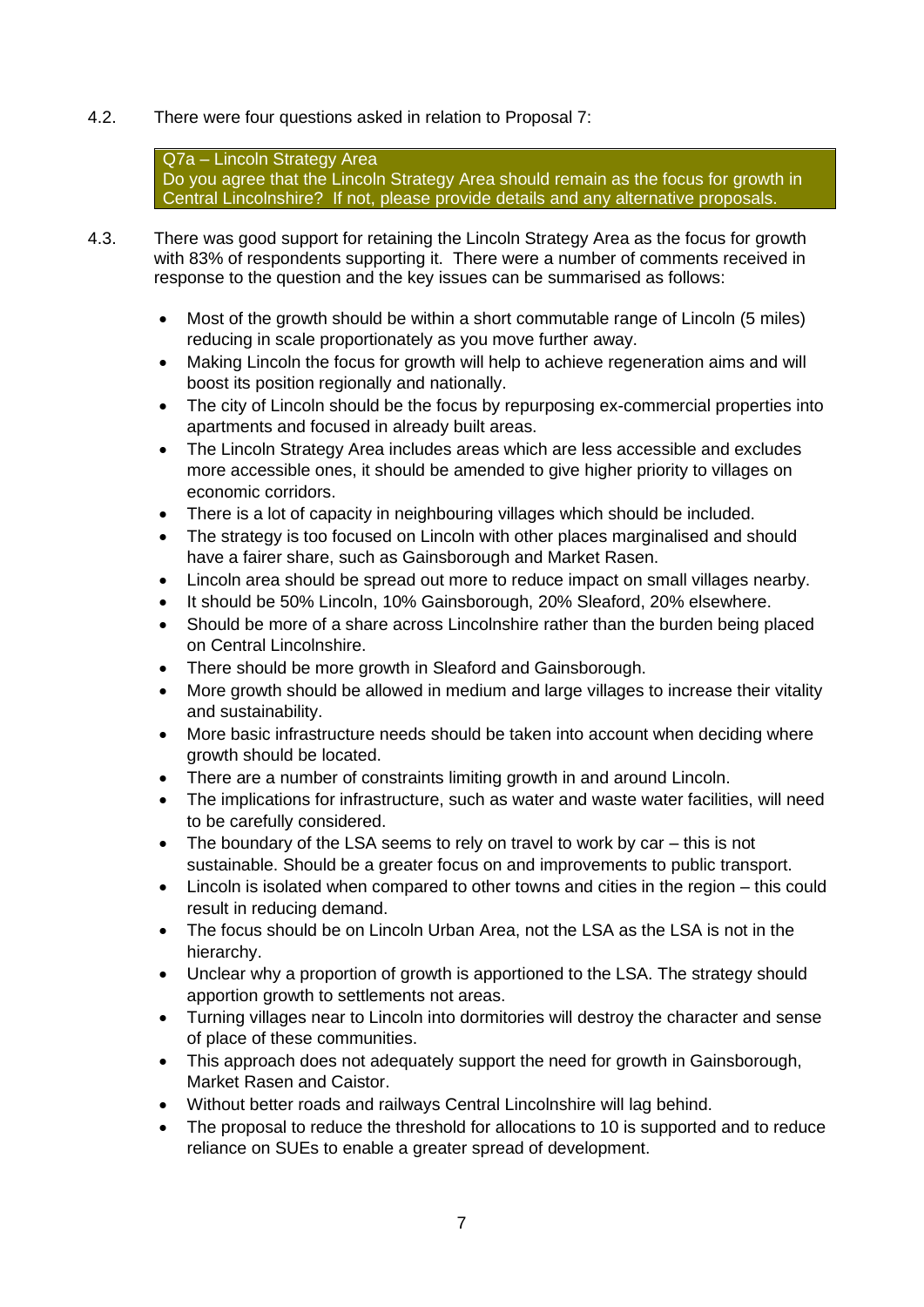- The approach to distributing growth should reflect market capacity and desirability. providing a variety of sites in urban and rural locations.
- Care is needed not to result in an oversupply impacting deliverability and land values.
- Should be focused on where new towns will be built.
- More growth should be located "elsewhere" as many people are not working in and commuting to Lincoln.
- Should avoid low-lying areas and flood plains.
- Lincoln cannot take any more traffic and is losing its identity.
- It is bizarre that Spridlington is located within the Lincoln Strategy area as it has lack of facilities.
- Branston is a sustainable location for growth near to Lincoln.
- Scothern is a sustainable location close to Lincoln with a range of services and could accommodate more growth.
- Allocations in Medium villages, such as Nocton, could make a considerable contribution to growth in locations in proximity to Lincoln.
- Witham St Hughs is a key large village in the LSA, located with access to service and employment opportunities.
- Village housing numbers should not be increased if developers cannot sell houses in Lincoln.

## Q7b – Gainsborough and Sleaford

Do you agree that Gainsborough and Sleaford should remain as a focus for growth? If not, please provide details and any alternative proposals.

- 4.4. There was strong support for Gainsborough and Sleaford remaining as a focus for growth with 90% of respondents supporting it. There were a number of comments received in response to the question and the key issues can be summarised as follows:
	- All towns in Lincolnshire should be considered hubs of activity to share growth, resources and facilities.
	- There should also be a focus on growth in settlements located in close proximity to key urban areas and those with good transport links.
	- The Gainsborough growth percentage should be reduced.
	- Sleaford and Gainsborough should both remain a focus of growth as they have jobs and facilities to withstand pressure from new homes, but should development not be forthcoming, alternative options should be explored to ensure development is properly planned for.
	- A broader and less top-heavy strategy would be preferred as it would more equitably distribute growth without putting excessive strain on larger settlements which do not necessarily have the capacity or infrastructure to support a significant step change.
	- Sleaford and Gainsborough should remain a focus for growth along with Market Rasen and Caistor to a lesser extent.
	- Both Sleaford and Gainsborough are constrained by flood risk, and there are added complications from active railway lines, limited access opportunities and ransom strip issues.
	- Gainsborough's remote location & poor transport links do not warrant special status.
	- Growth should be devolved from Gainsborough to smaller towns and large villages.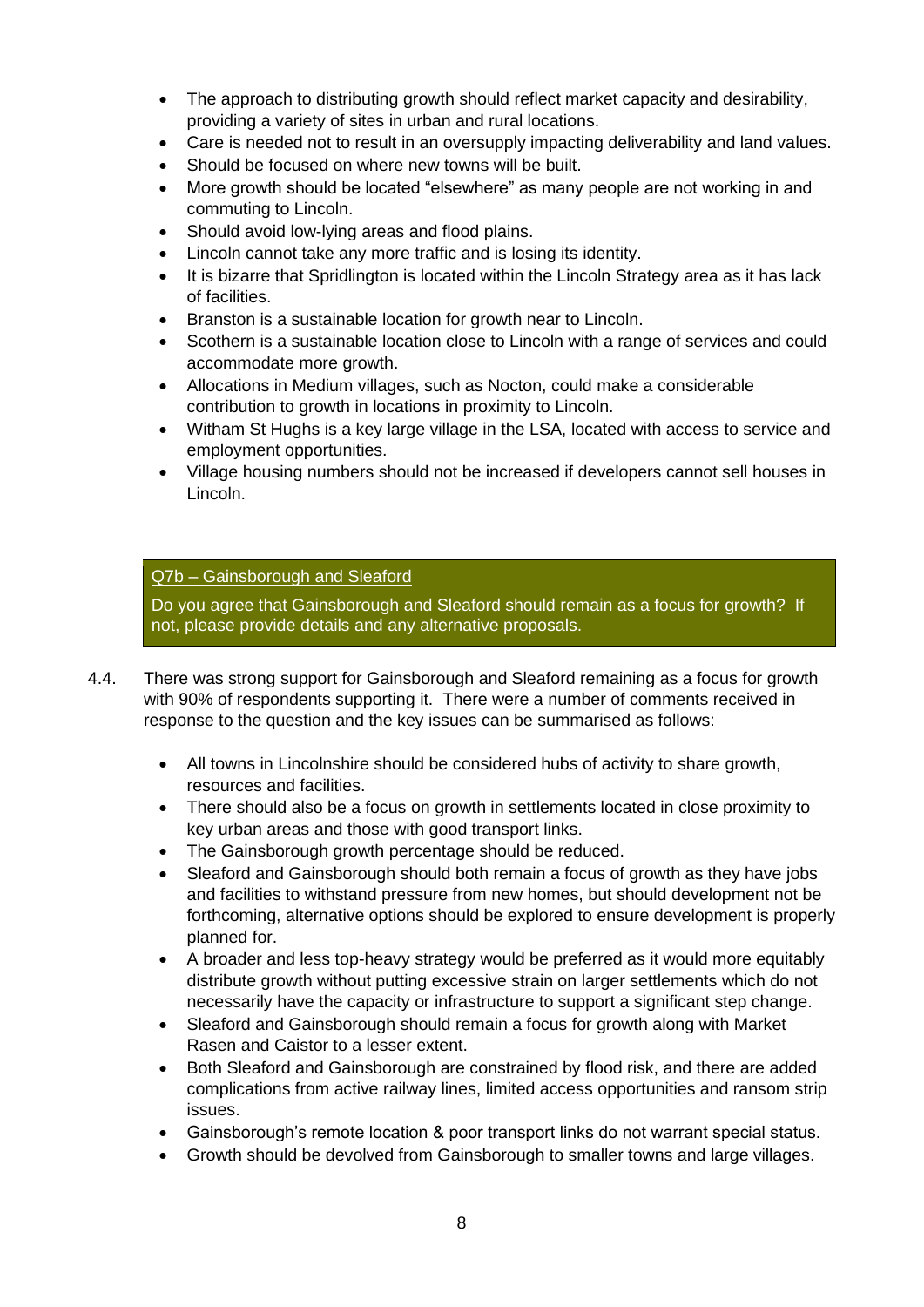- Gainsborough has struggled in financial terms in recent years, whereas Sleaford is less economically compromised than Gainsborough and it offers a good alternative to focusing all growth near to Lincoln.
- Gainsborough should remain as an area for both economic and housing growth.
- Sleaford should have its growth percentage increased to 16% of the top end of the range (1,300 dwellings per year) which would be a limited and reasonable uplift against the current growth level.
- Gainsborough could accept an increase, but the historic difficulty with delivering growth suggests that more flexibility for growth in Lea and Morton should be considered as part of the "Greater Gainsborough Area".
- Preferable to create new settlements and business opportunities to the north of Lincoln along the A15 corridor, including at Scampton.
- Severn Trent Water are content with current proposals for Gainsborough and are looking at providing capacity – if this number increases it could impact on the capacity and scale of improvements needed.
- Only support Sleaford and Gainsborough as areas for growth if the infrastructure is extended and improved – each require and economic stimulus to support the growth.
- Gainsborough will be flooded.
- Sleaford will be very near to the coast can additional demands on its infrastructure be withstood?
- Sleaford seems to be dying, especially the town centre, and it lacks sufficient infrastructure to support the population of the town and the surrounding areas.
- The expansion of Sleaford and Gainsborough has had a detrimental effect on safety and law and order – this will be repeated if small and medium villages are expanded too quickly.
- Growth should be located in areas at a higher elevation.
- Wragby, Bardney and Louth all need to be included.
- 4.5. The following next steps were identified on page 42 of the Issues and Consultation Report: "The responses to the questionnaire provided a lot of competing view points and raised many points worthy of further reflection. It is proposed that the breakdown of distribution will reflect the urban focus of the overall strategy which is considered to be a sustainable approach for Central Lincolnshire, but that it be kept under review taking into account both the likelihood of market delivery, availability of infrastructure and any specific needs being identified through evidence."

## <span id="page-8-0"></span>5. Regulation 18 Consultation

- 5.1. A Consultation Draft of the Local Plan was published for consultation between 30 June and 24 August 2021. During this eight-week consultation comments were received on the plan, the policies within the plan, and supporting information and evidence.
- 5.2. A number of comments were received on this draft policy at the Regulation 18 consultation both in support of and objecting to the overall approach. Furthermore, a number of detailed comments were received and can be summarised as follows:
	- Suggestion that the policy should be more supportive for intensification, infill and regeneration within the urban areas.
	- Concerns about size of sites allowed on unallocated sites in the towns.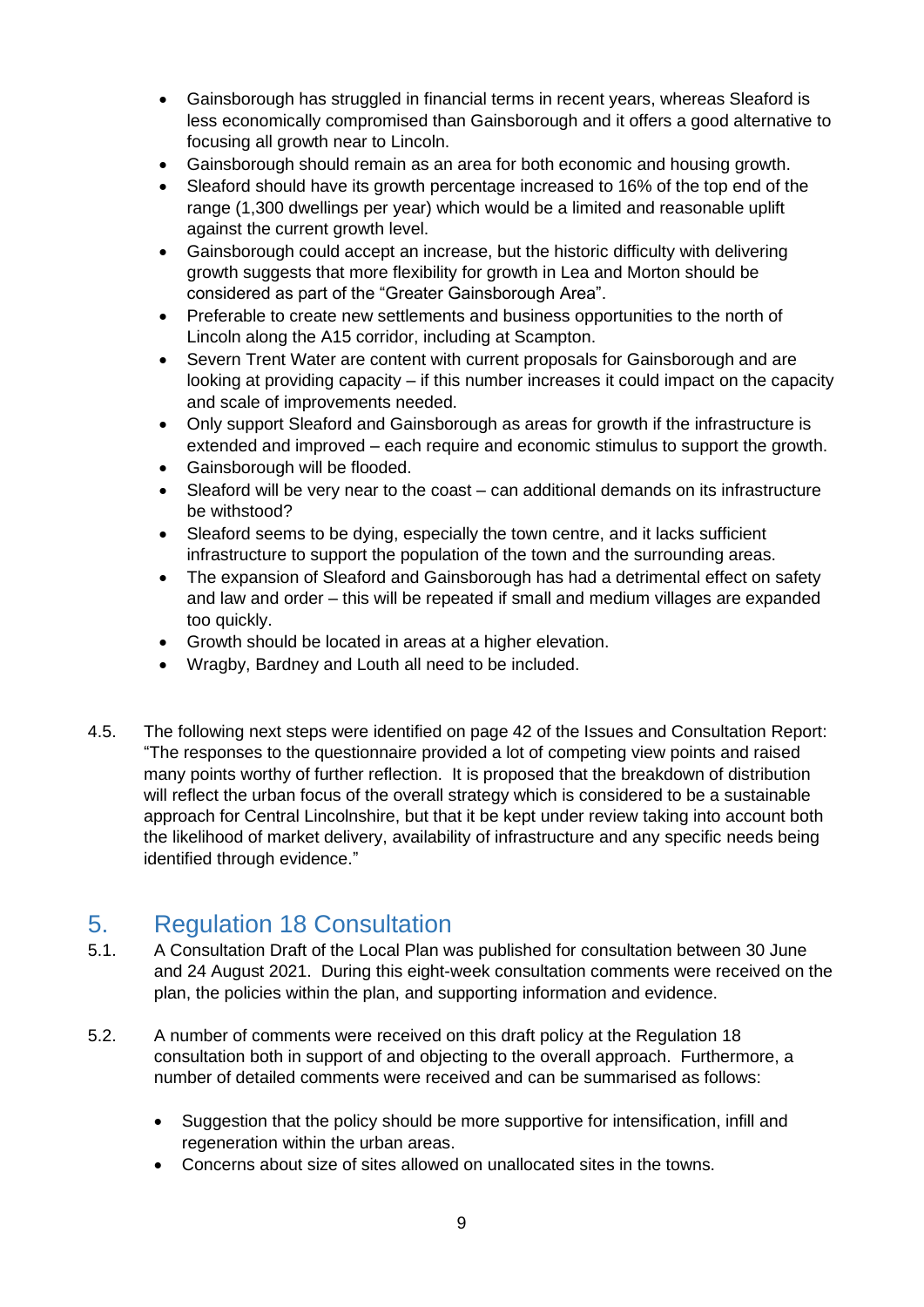- Suggestion that the limit on size for windfall sites should be removed or substantially increased.
- Concerns about the lack of investment in facilities in urban areas.
- Suggestion that the policy should add the design criteria that should be applied to First Home Exception Sites.
- Suggestion that settlement boundaries are needed, and 'developed footprint' is ambiguous
- 5.3. Careful consideration was given to all of the comments received. As a result of the comments, the draft policy was changed to remove the limit on how many dwellings would be supported on a given site. It was considered that the policy (and the wider suite of policies in the plan) provided adequate protection without the need to control larger sites that may come forward.

# <span id="page-9-0"></span>6. Proposed Approach in Draft Local Plan

- 6.1. The proposed approach to this policy is aligned to the strategy of the plan which is one of urban focus where new housing will be concentrated in these locations to take advantage of services, infrastructure and jobs available. This policy sets out what proposals will be supported in Lincoln Urban Area, Main Towns and Market Towns where the development does not fall within an allocation or identified through a neighbourhood plan.
- 6.2. The policy also refers to how First Homes exception sites providing that they accord with any locally adopted design policies. This approach provides clarity and certainty for how land on the edge of settlements for non-allocated sites or sites on the edge of the settlement will be considered. The arrangement also sets out how First Homes exception sites will be supported as another method of tenure for delivering affordable homes in line with the wider plan.

# <span id="page-9-1"></span>7. Reasonable Alternative Options

7.1. The following alternative options have been considered for this policy (option 1 being the preferred option).

**Option 1:** A policy which supports non-allocated development on small/medium sized sites in urban areas and which provides clarity on how large, non-allocated sites or sites at the edge of a settlement should be considered.

**Option 2:** A policy which restricts development on non-allocated sites in and adjacent to urban areas.

**Option 3**: No policy and instead rely on general plan policies and the NPPF.

- 7.2. Option 1 sets out a clear policy direction for non-allocated sites and edge of settlement sites as to what is acceptable forms of development. It provides clarity and certainty for land on edge of settlements. It also sets out the support for First Homes exception sites in line with the provision of NPPF and the wider plan.
- 7.3. Option 2, this approach would restrict development on sustainable sites that are consistent with the strategy but that happen to not be allocated. This could stifle appropriate locations from coming forward.